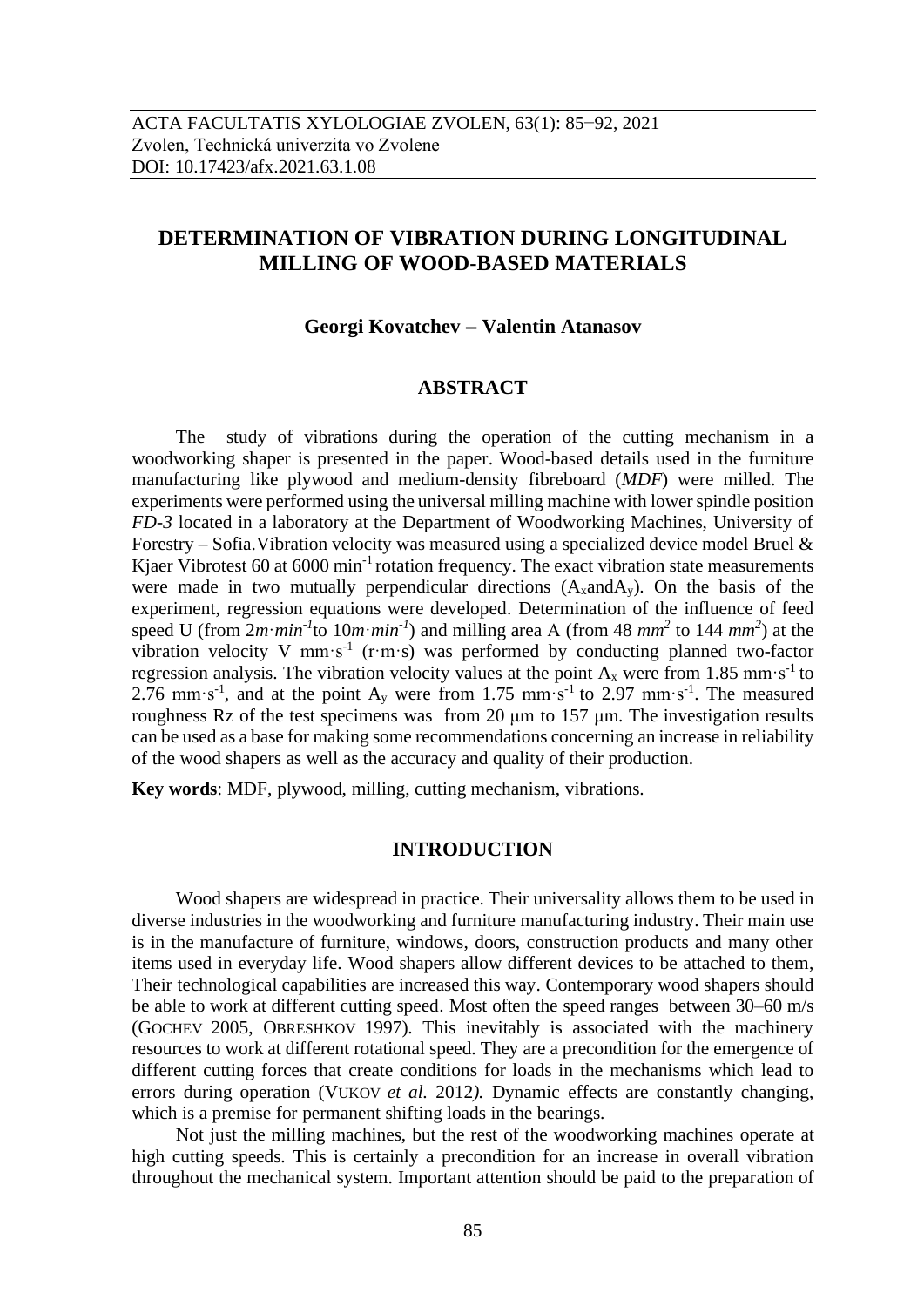the cutting tools. The use of cutting tools exceeding the required imbalance is also a reason to increase the vibration intensity of the particular mechanical system (GOCHEV *et al.* 2017, ORLOWSKI *et al.* 2007, VITCHEV*et al.* 2020). Also, increased levels of mechanical oscillations have an influence on the production noise and the quality of finished products (BREZIN *et al.* 2015, ROUSEK *et al.* 2010, VITCHEV *et al.* 2019). Clearing the wood cutting tool after work and correct installation are factors greatly affecting the ability of each cutting tool to process the wood quality. The choice of the technological operation mode depends on the processed tree species and wood-based materials, type and preparation of the cutting tool, the complexity of machining, the quality of the milling, etc. This set of factors during cutting creates forced oscillations throughout the mechanical system.These vibrations directly affect the quality of each milling wood detail.

The aim of this work is the measurement and analysis of vibration velocity at working tread by universal wood shaper with bottom location of the working shaft. The load on the bearings is researched while milling different wood-based materials and changing some technological factors. The study is aimed at improving the reliability and efficiency of a wood shaper machine to ensure the accuracy and quality of products.

# **MATERIAL AND METHODS**

To conduct the experiment, a universal wood shaper with bottom location of the working shaft was selected Fig.1. The cutting mechanism of the selected machine is of relatively simple construction, which helps the more accurate execution of the experiment. The cutting mechanism is driven by an asynchronous electric motor at 3 kW of power and rotation frequency of 2880 min<sup>-1</sup>. The rotation frequency used for the experiments was 6000 min<sup>-1</sup>. This is one of the most commonly used frequency in milling machines. The selected rotational speed wass performed by pulleys mounted on the electric motor shaft and the machine shaft.



**Fig. 1 Wood shaper general view. Fig. 2 Groove cutter D=140 mm.**

A cutter with a diameter  $D = 140$  mm was used Fig 2. The technical data of the cutting tool are shown in Table 1. The inscriptions in the table are: *D* - diameter of the milling cutter,*d* – diameter of the bore,  $B$  – milling width,  $\alpha$  – back angle of cutting,  $\beta$  – angle of sharpening,  $\gamma$  – front angle of cutting, *z* – number of teeth.

**Tab. 1 Technical data of the cutting tool.**

| <b>Type of instrument</b> | mm  | mm | D<br>mm | $\alpha$ |   | <br>ŌI | <b>Material of the</b><br>teeth |
|---------------------------|-----|----|---------|----------|---|--------|---------------------------------|
| Groovecutter              | 140 | 30 | ∸       | 10       | ັ |        | HМ                              |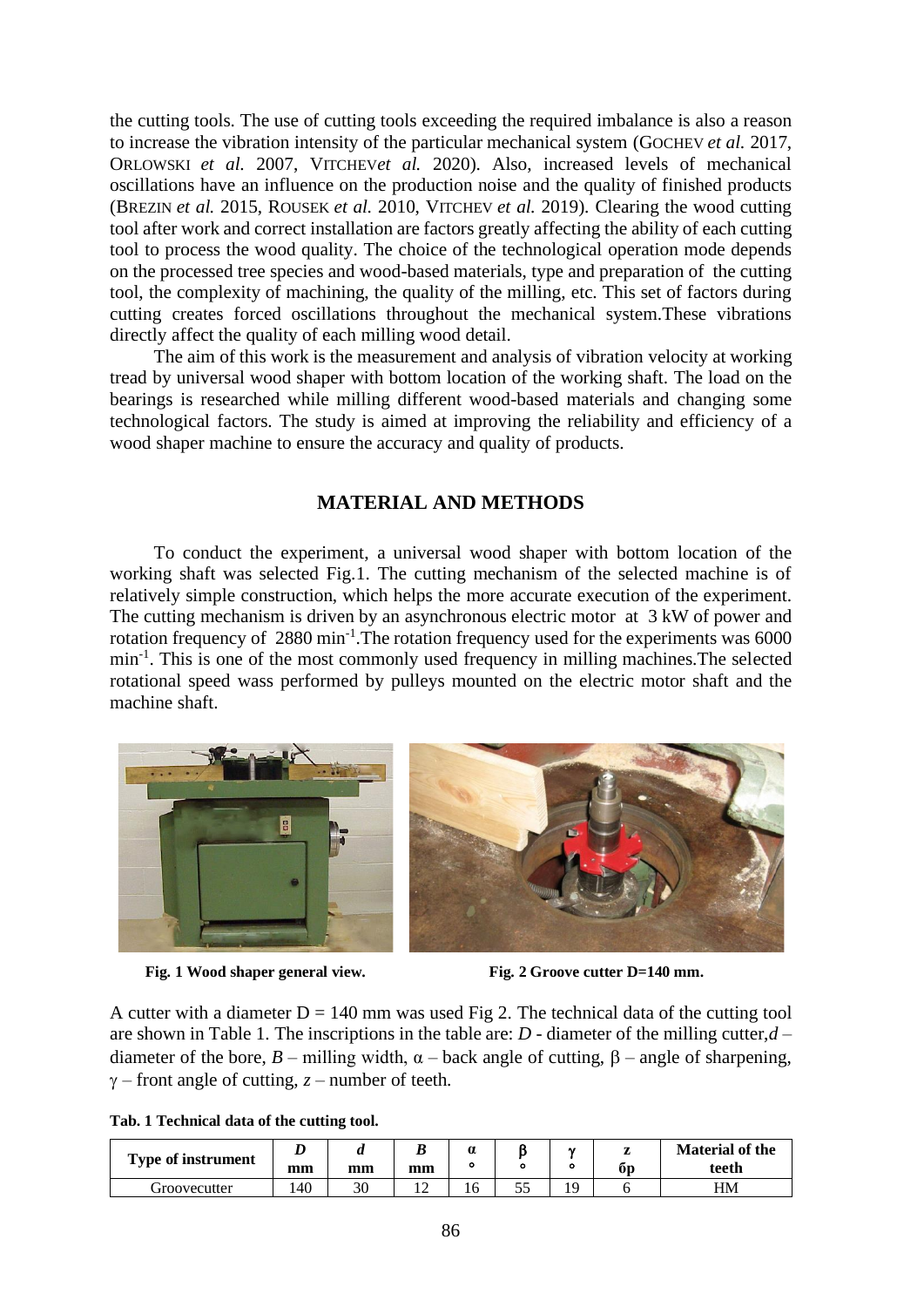The cutting speed was calculated by the formula 1 (VLASEV 2007). At a rotation frequency of 6000 min<sup>-1</sup>/(100 s<sup>-1</sup>), the calculated cutting speed was  $v = 44 \text{ m} \cdot \text{s}^{-1}$ .

$$
V = \pi \cdot D \cdot n, \, m \cdot s^{-1}, \tag{1}
$$

*D* – diameter of the cutting tool, *m*;

*n* –rotation frequency of the cutting tool,  $s^{-1}$ .

The research in this paper was conducted at a calculated speed.The experimental part included milling of MDF and plywood samples. Some of the samples can be seen in Fig. 3. The paper examines the influence of some important factors in the cutting process on the impact on the vibration velocity measured in the bearing housings is examined in the paper. Table 2 shows the studied factors and their levels in open and coded form.



**Fig. 3 MDF and Plywood test samples.**

#### **Tab. 2 Survey factors.**

| Factors                              | <b>Factor levels</b> |      |             |                 |              |      |  |
|--------------------------------------|----------------------|------|-------------|-----------------|--------------|------|--|
|                                      | Open                 | Cod. | <b>Open</b> | $\mathrm{Cod.}$ | <b>D</b> pen | Cod. |  |
| Feed speed U, $[m.min^{-1}]$         |                      | –    |             |                 | 10           |      |  |
| Milling area A, $\lceil mm^2 \rceil$ | 48                   | _    | 96          |                 | l 44         |      |  |

Determination of the influence of feed speed (U, *m*.*min-1* ) and milling area (А, *mm<sup>2</sup>* ) on vibration velocity V mm.s<sup>-1</sup> (r.m.s) was performed by conducting a planned two-factor regression analysis. Table 3 shows the experimental matrix (VUCHKOV *et al*.1986). The feed speed is indicated by  $X_1$  and milling area  $X_2$ . The results were calculated by the software products *QstatLab5* and *Microsoft Excel*.

| Tab. 3 Experimental matrix. |
|-----------------------------|
|-----------------------------|

| $N_2$ | $U$ , m.min $^{-1}$ | $\mathbf{Y}$ | $A, \text{mm}^2$ |  |
|-------|---------------------|--------------|------------------|--|
|       |                     |              | 144              |  |
|       |                     |              | 1 Q              |  |
|       |                     |              | 144              |  |
|       |                     |              | 48               |  |
|       |                     |              | 96               |  |
|       |                     |              | 144              |  |
|       |                     |              | 96               |  |
|       |                     |              | 1 O<br>40        |  |
|       |                     |              |                  |  |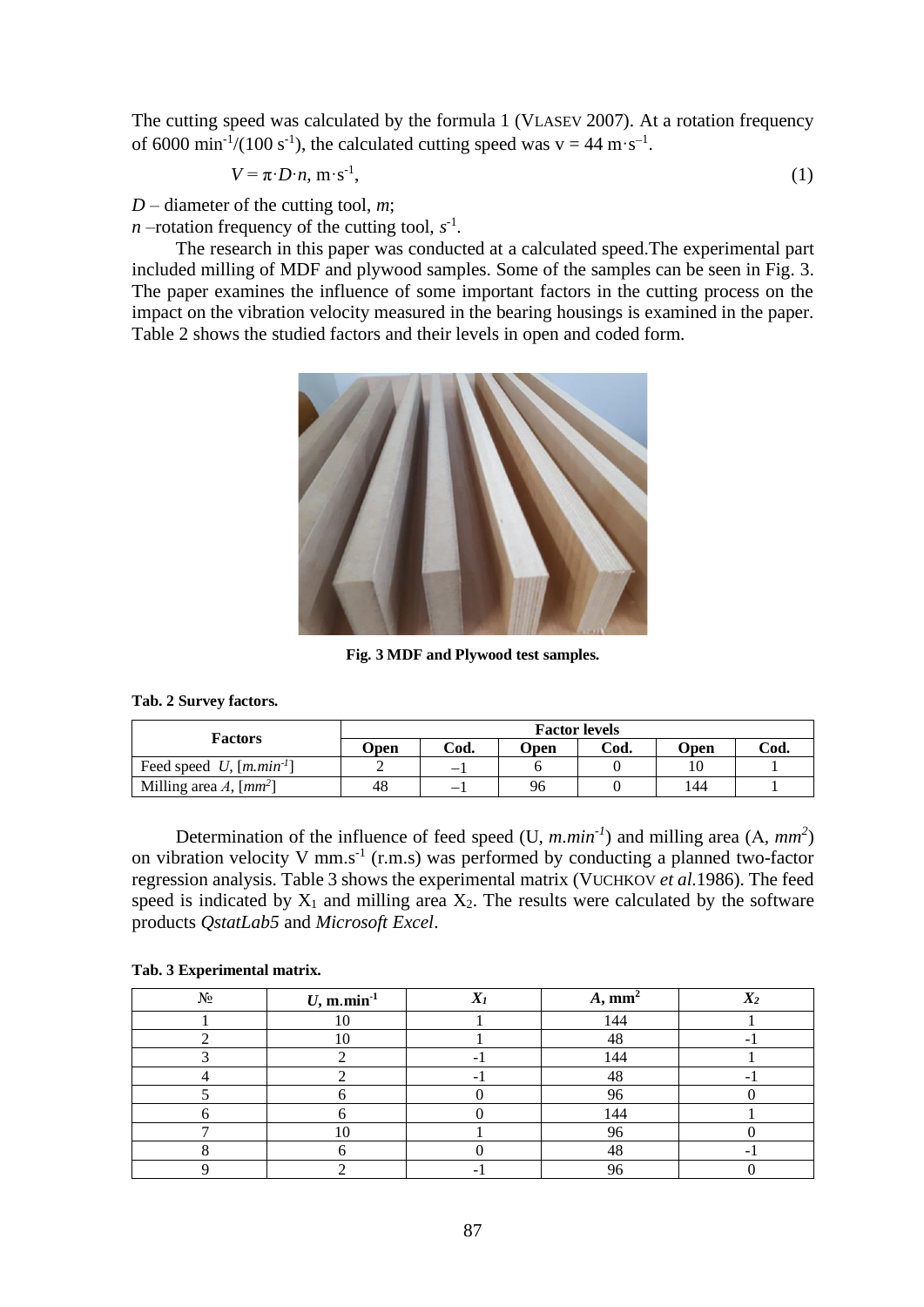The intensity of the vibrations was assessed on the basis of the root mean square value of the vibration velocity V mm⋅s<sup>-1</sup> (r⋅m⋅s) measured at the different working modes of the machine. The measurements were performed at two measuring points located on the upper bearing housings of the main shaft of the machine. In the present work, vibration measurement in the lower bearing housing was not done. In the previous studies conducted by the authors, it was found that an increase in oscillations in the lower bearing housing was very small during work (KOVATCHEV 2018). The measurement points on each bearing housing are located mutually perpendicular, radial to the main shaft of the machine Fig. 4. (БДСISO 10816 – 1:2002).



**Fig. 4 Measurement points.**

Vibration speed was measured using a specialized device model Bruel & Kjaer Vibrotest 60 shown in Fig. 5. The measurement points are located on the bearing housing of the machine. It significantly responds to the dynamic state. The exact vibration state measurements needed to be made in two mutually perpendicular directions Fig. 6.





**Fig. 5 Bruel & Kjaer Vibrotest 60. Fig. 6 Measuring sensor.**

The roughness parameter (Rz, μm) was measured on each detail after milling.The Rz parameter was determined using the mean average value from the five measurements in accordance to БДС EN ISO 4287:2006.The roughness was measured using a specialized surface roughness tester Mitutoyo Surftest SJ-210shown in Fig.7.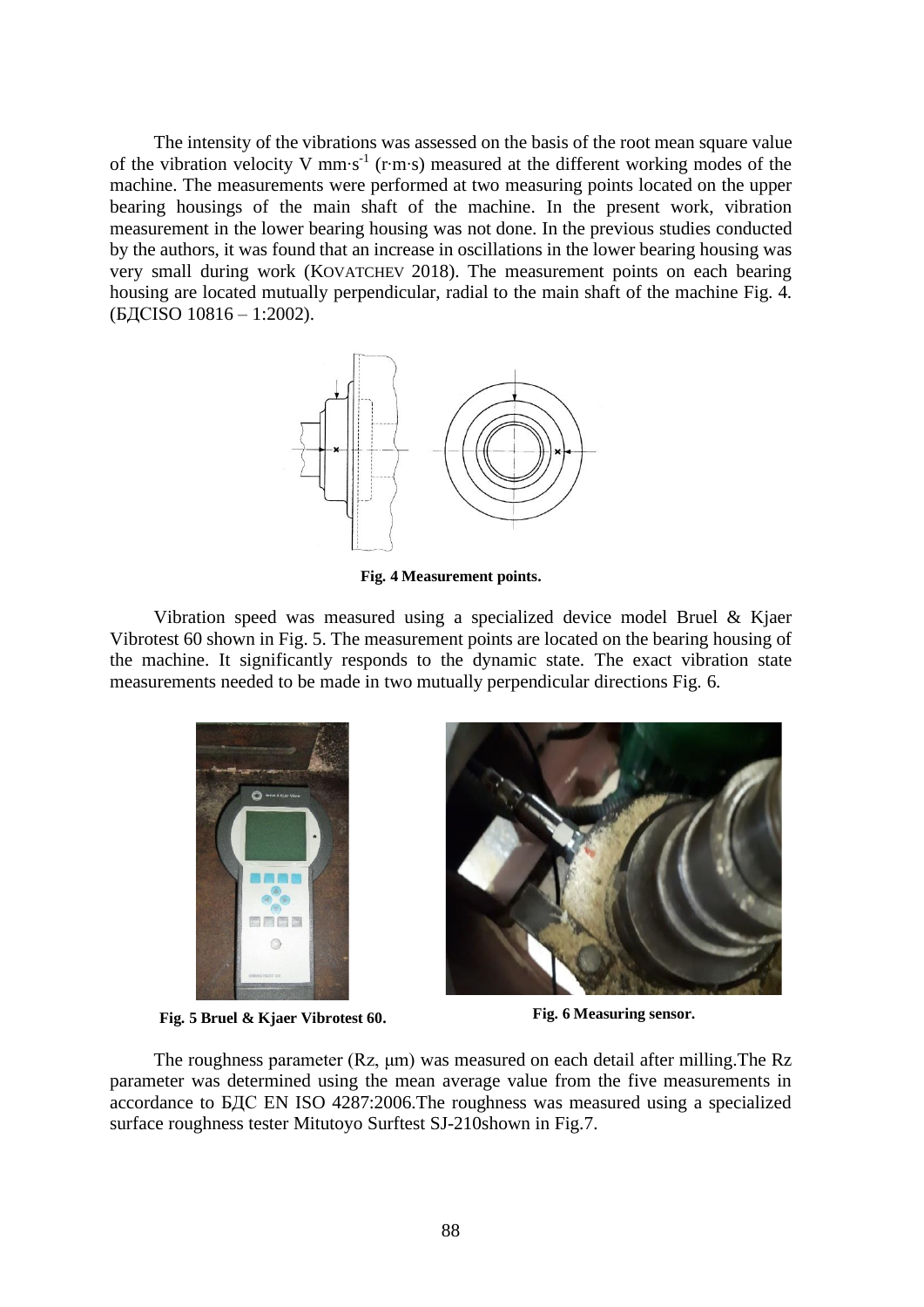

**Fig. 7 Mitutoyo Surftest SJ-210.**

# **RESULTS AND DISCUSSION**

The work trials in milling of MDF and plywood were included in the experiment. The intensity of the vibrations is assessed on the basis of the root mean square value of the vibration velocity V mm·s<sup>-1</sup> (r·m·s) measured at the different feed speed (U,  $m.min^{-1}$ ) and milling area  $(A, \text{mm}^2)$ . The measurement points are indicated by A:  $A_x$ – in direction parallel to the feed direction,  $A_y$  – in direction perpendicular to the feed direction.

The regression equations 2 and 3 show the influence of factors at the milling of MDF and plywood in the point  $A_x$ .

$$
AxMDF = 1.916 + 0.026x1 + 0.057x2 - 0.005x1x1 + 0.009x2x2 + 0.008x1x2
$$
 (2)

$$
Ax_{flywood} = 2.109 + 0.067x_1 + 0.156x_2 - 0.053x_1x_1 - 0.069x_2x_2 + 0.003x_1x_2
$$
 (3)

 $x_1$  – feed speed, coded;

 $x_2$  – milling area, coded;

As it can be observed in the regression equations obtained, the strongest influence on the vibration velocity V mm.s<sup>-1</sup> (r.m.s) in the longitudinal milling of MDF and plywood is the first and the most important factor in the milling area (А, *mm<sup>2</sup>* ). The feed speed of the processed material (U, *m*.*min-1* ) is the second most important factor. Graphical, the results at point  $A_x$  can be seen in Fig. 8 and Fig. 9.



**Fig. 8 Vibration speed measured at point A<sup>x</sup> in the milling of MDF components.**

**Fig. 9 Vibration speed measured at point A<sup>x</sup> in the milling of Plywood components.**

Figure 8 shows that by increasing the feed rate of the processed material, the vibration velocity increases. This tendency was observed in all three milling areas. Similar results were observed by the authors (VITCHEV*et al.*2020). Figure 9 shows the same trend as in Fig.8.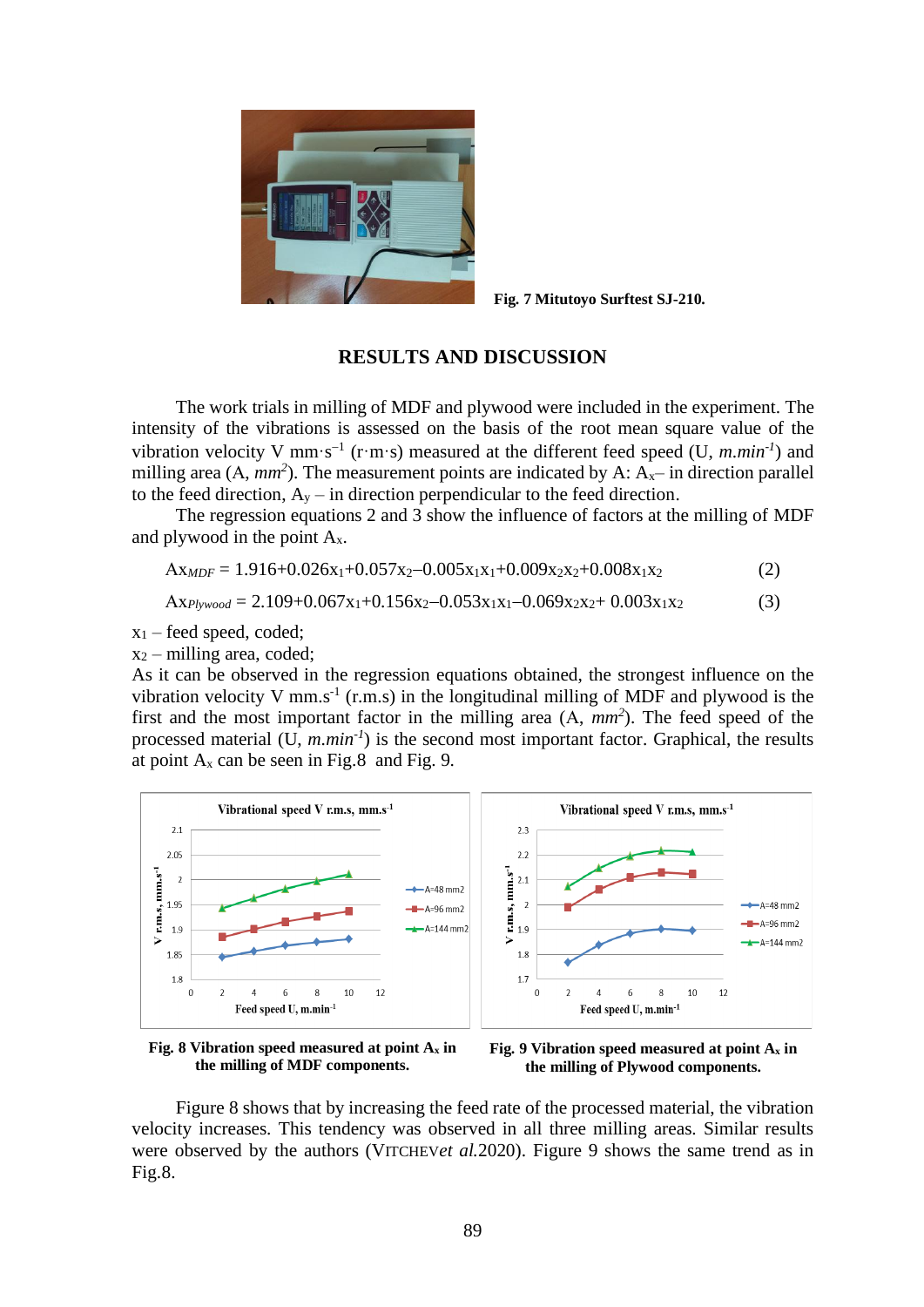The regression equations 4 and 5 show the influence of factors in the milling of MDF and plywood in point Ay.

$$
Ay_{MDF} = 2.695 + 0.049x_1 + 0.053x_2 - 0.016x_1x_1 - 0.017x_2x_2 + 0.004x_1x_2
$$
 (4)  
\n
$$
Ay_{Plvwood} = 2.663 + 0.033x_1 + 0.093x_2 + 0.095x_1x_1 + 0.101x_2x_2 - 0.011x_1x_2
$$
 (5)

Here, as in point  $A_x$ , the strongest influence on the vibration velocity V mm·s<sup>-1</sup> (r.m.s) in the longitudinal milling of MDF and plywood is the factor of the milling area (А, *mm<sup>2</sup>* ). The feed speed of the processed material  $(U, m·min<sup>-1</sup>)$  is the second most important factor. Graphically, the results at point  $A<sub>y</sub>$  can be seen in Fig. 10 and Fig. 11.



**Fig. 10 Vibration speed measured at the point A<sup>y</sup> in the milling of MDF components.**



Figure 9 shows us again that by increasing the feed rate of the processed material, the vibration velocity increases. This tendency was observed in all three milling areas. Figure 10 shows that as the feed speed of the treated material increases, the vibration velocity initially decreases and then rises again. The local minimum vibration velocity at the point Ay can be explained by the diffraction of the cutting force in a different direction.At that time the magnitude of the cutting force is not high enough to increase the vibration velocity. After the local minimum, the vibration velocity is rising again, which is a sign that the cutting force is concentrating in the Ay direction. The same trend was observed by the authors in some of their previous studies as well(KOVATCHEV *et al*. 2018).

At the end of the experiment, the roughness of a part of the test samples was measured. The samples of MDF and plywood were selected. Graphically, the results can be seen in Fig. 12 and Fig. 13.





**Fig. 13 Surface roughness (Rz) depending on the feed speed in the milling of Plywood components.**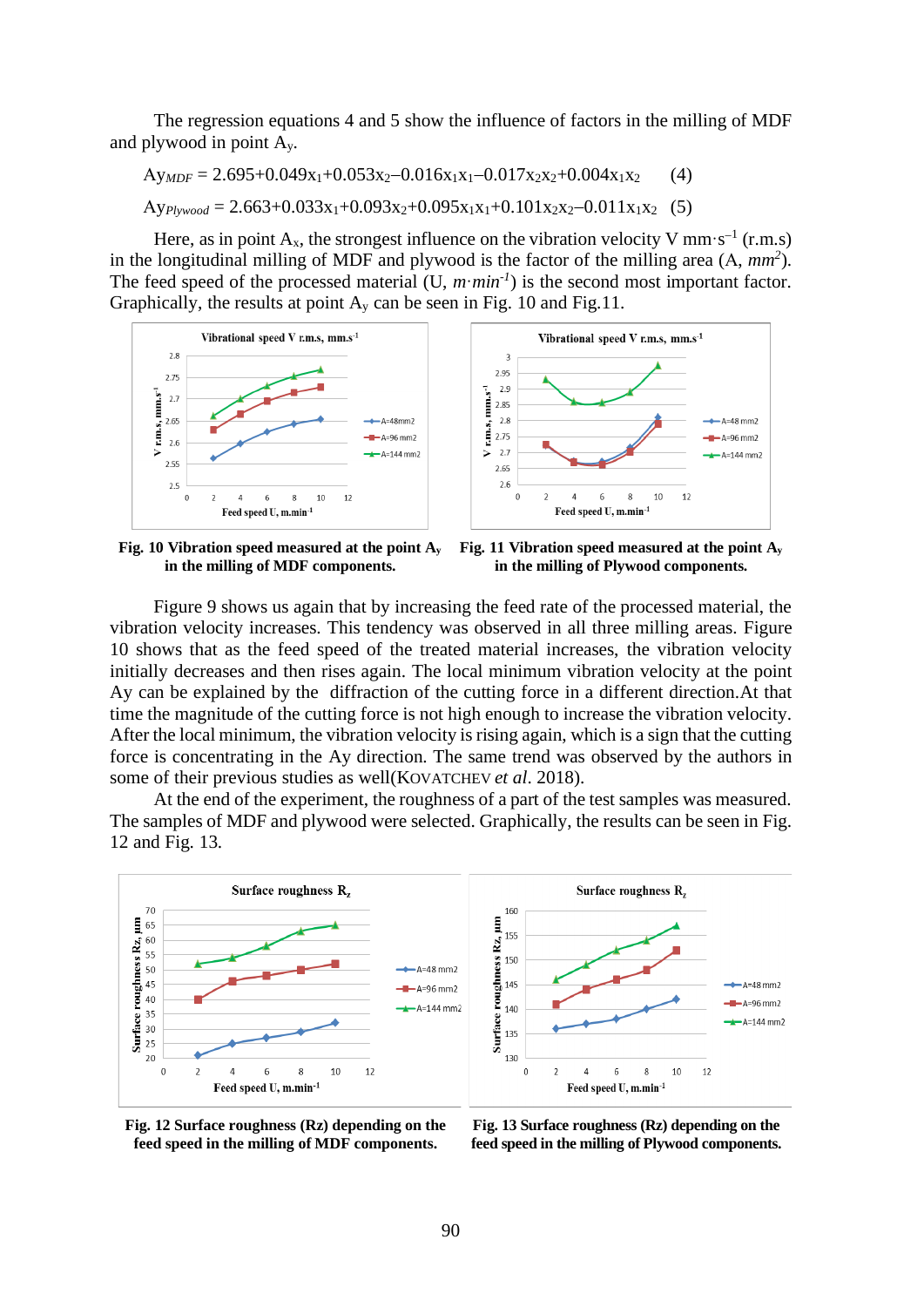### **CONCLUSION**

On the basis of the conducted experimental studies, the following more important conclusions and recommendations can be drawn:

The strongest influence on the vibration velocity V mm·s<sup>-1</sup> ( $r·m·s$ ), at the measured points  $A_x$  and  $A_y$  was the first and the most important factor in the milling area  $(A, \text{mm}^2)$ .

The feed speed of the material  $(U, m \cdot min^{-1})$  was the second most important factor.

When the feed rate increases, the surface roughness increases. This trend was maintained for all milling areas and for all MDF and plywood samples. A similar trend was also observed by the authors in their publications: Higher feeding speeds of processed material lead to rougher surface (KMINIAK *et al*. 2016, KMINIAK *et al*. 2017, SEDLECKY *et al*. 2018, SIKLIENKA *et al*. 2016, VITCHEV *et al*. 2018, VITCHEV 2019).

### **REFERENCES**

BREZIN,V., ANTOV, P.2015. Engineering ecology, Sofia, ISBN 978-954-332-135-3, 259p.(in Bulgarian).

GOCHEV, Z. 2005. Manual for Wood Cutting and Woodworking Tools. Sofia, 232 p.(in Bulgarian). GOCHEV, Z., VUKOV, G., VITCHEV, P., ATANASOV, V., KOVATCHEV, G. 2017. Study On The Vibration Severity Generated By Woodworking Spindle Moulder Oachine. In International Scientific and Technical Conference Wood Technology and Product Design. Skopje: Ss. Cyril and Methodius University of Skopje, pp. 55–60.

KMINIAK, R., SIKLIENKA, M., SUSTEK,J. 2016. Impact of tool wear on the quality on the quality of the surface in routing of MDF boards by milling with reversible blades. In Acta Facultatis Xylologiae Zvolen, 58(2): 89−100, DOI: 10.17423/afx.2016.58.2.10**.**

KMINIAK, R., BANSKI, A., CHAKHOV,DK. 2017. Influence of the thickness of removed layer on the quality of created surface during milling the MDF on CNC machining centers. In Acta Facultatis Xylologiae Zvolen, 59(2): 137−146,DOI: 10.17423/afx.2017.59.2.13**.**

KOVATCHEV, G.,ATANASOV, V.2018.Determination of vibration during milling process of some deciduous wood species. In8<sup>th</sup>International Science Conference Hardwood Conference, Sopron, ISBN 978-963-359-095-9, ISSN 2631-004X, pp. 112–113.

KOVATCHEV, G. 2018. Influence Of The Belt Type Over Vibration Of The cutting Mechanism In Woodworking Shaper.In 11<sup>th</sup>InternationalScience Conference Chip and Chipless Woodworking Processes.Zvolen: Technical University in Zvolen,pp. 105–110.

OBRESHKOV P. 1997. Woodworking Machines, Sofia. 182 p.(in Bulgarian)

ORLOWSKI K., SANDAK, J., TANAKA, C. 2007.The critical rotational speed of circular saw: Simple measurement method and its practical implementations. In Journal of Wood Science 53(5): 388−393. ROUSEK, M., KOPECKY, Z., SVATOS,M. 2010. Problems of the quality of wood machining by milling stressing the effect of parameters of machining on the kind of wood. In Annals of Warsaw University of Life Sciences – SGGW №72: 233-242, ISSN: 1898-5912.

SEDLECKY, M., KVIETKOVA, M., KMINIAK,R., KAPLAN,L. 2018. Medium-density fibreboard and edge-glued panel after milling-surface waviness after machining with different parameters measured by contact and contactless method. In Wood research 63(4), 683-697.

SIKLIENKA, M., JANDA, P., JANKECH,A. 2016. The influence of milling heads on the quality of created surface. In Acta Facultatis Xylologiae Zvolen, 58(2): 81−88, DOI: 10.17423/afx.2016.58.2.10**.**

VITCHEV, P.2019.Evaluation of the surface quality of the processed wood material depending on the construction of the wood milling tool.In Acta Facultatis Xylologiae Zvolen, 61(2): 81−90, 2019, DOI: 10.17423/afx.2019.61.2.08**.**